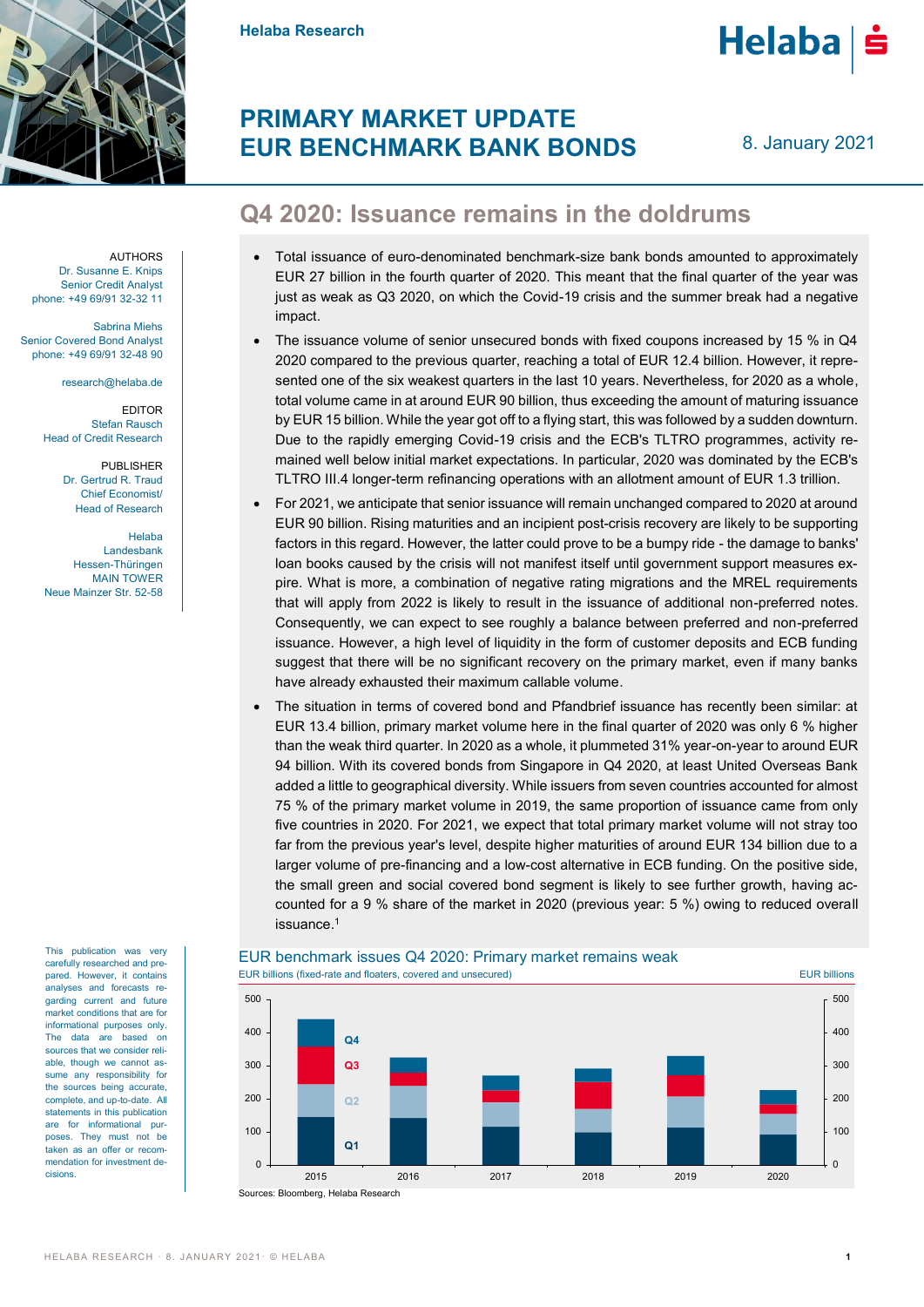### **1. Senior unsecured bonds with fixed coupons**







# EUR billions (issuance volume by environmental criteria) EUR billions EUR billions (issuance volume by payment rank)





Sources: Bloomberg, Helaba Research

# Longer maturities back in demand<br>
EUR billions (issuance volume by maturity) EUR billions<br>
EUR billions (issuance volume by rating\*)



Sources: Bloomberg, Helaba Research

### Maturities rise in 2021 by 16 % year-on-year EUR share falls slightly in 2020 for first time since 2015 EUR billions (maturity volume) EUR billions EUR billions (issuance volume of European banks by currency\*)



# Most recent share of green issues reaches ca. 7 % Share of preferred issues higher compared to last year



EUR billions (issuance volume by maturity) EUR billions EUR billions (issuance volume by rating\*) EUR billions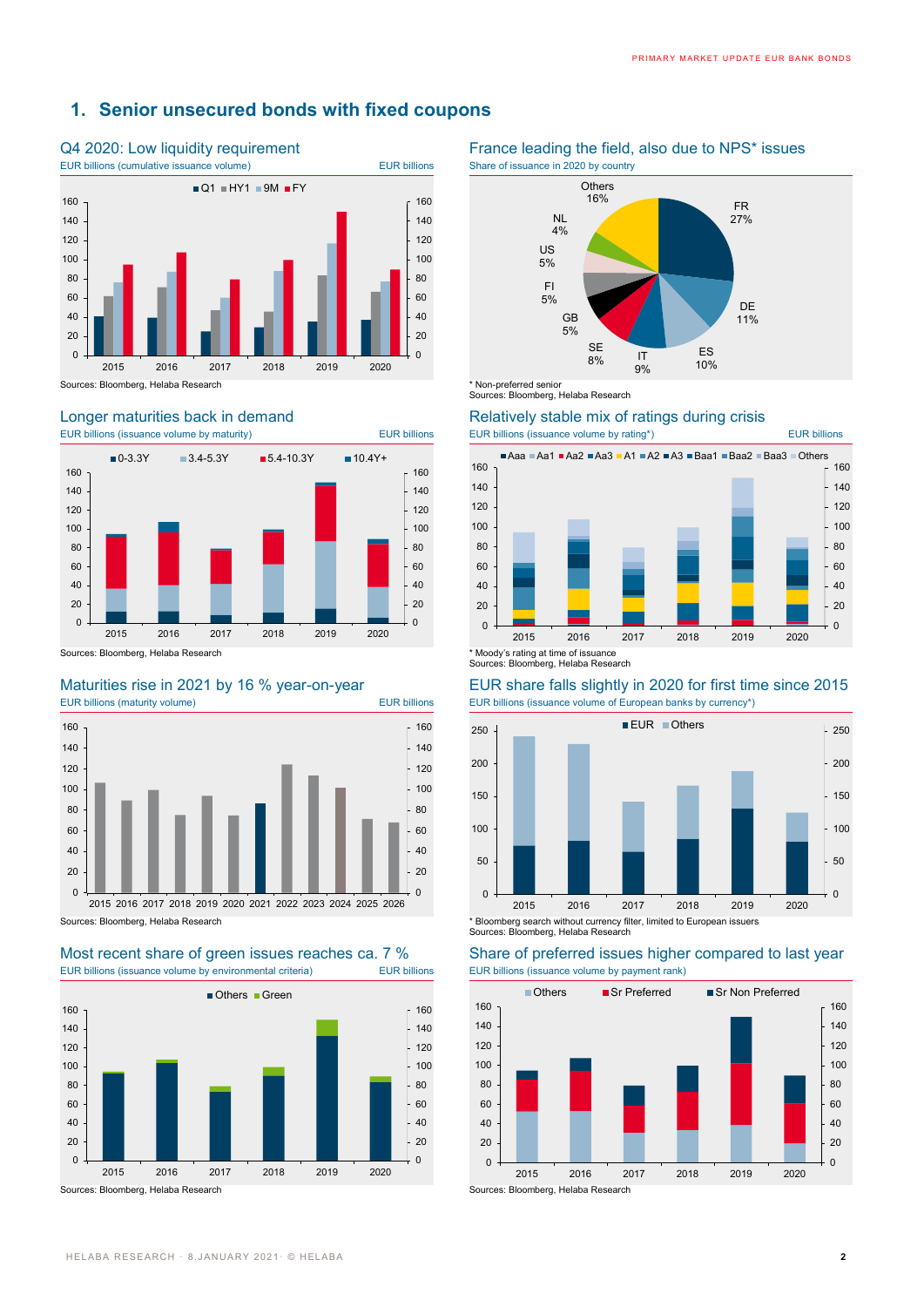### **2. Covered bonds with fixed coupons**



## 2020: Issuance volume falls due to TLTROs Maturities set to rise further in 2021

### Little diversity: issuers from only 5 countries account for almost 75 % of issues Share of issuance in 2020 by country **EUR billions** EUR billions (issuance volume by maturity) EUR billions



# EUR billions (issuance volume by rating\*) EUR billions EUR billions (issuance volume by ESG criteria and others) EUR billions



\* Moody's rating at time of issuance Sources: Bloomberg, Helaba Research



Increase in volume of covered bonds with maturities of over 11 years



# An asset class with first-class ratings - in 2020 as well Most recent share of sustainable issues reaches 9 %



\* Bloomberg search without currency filter

Sources: Bloomberg, Helaba Research